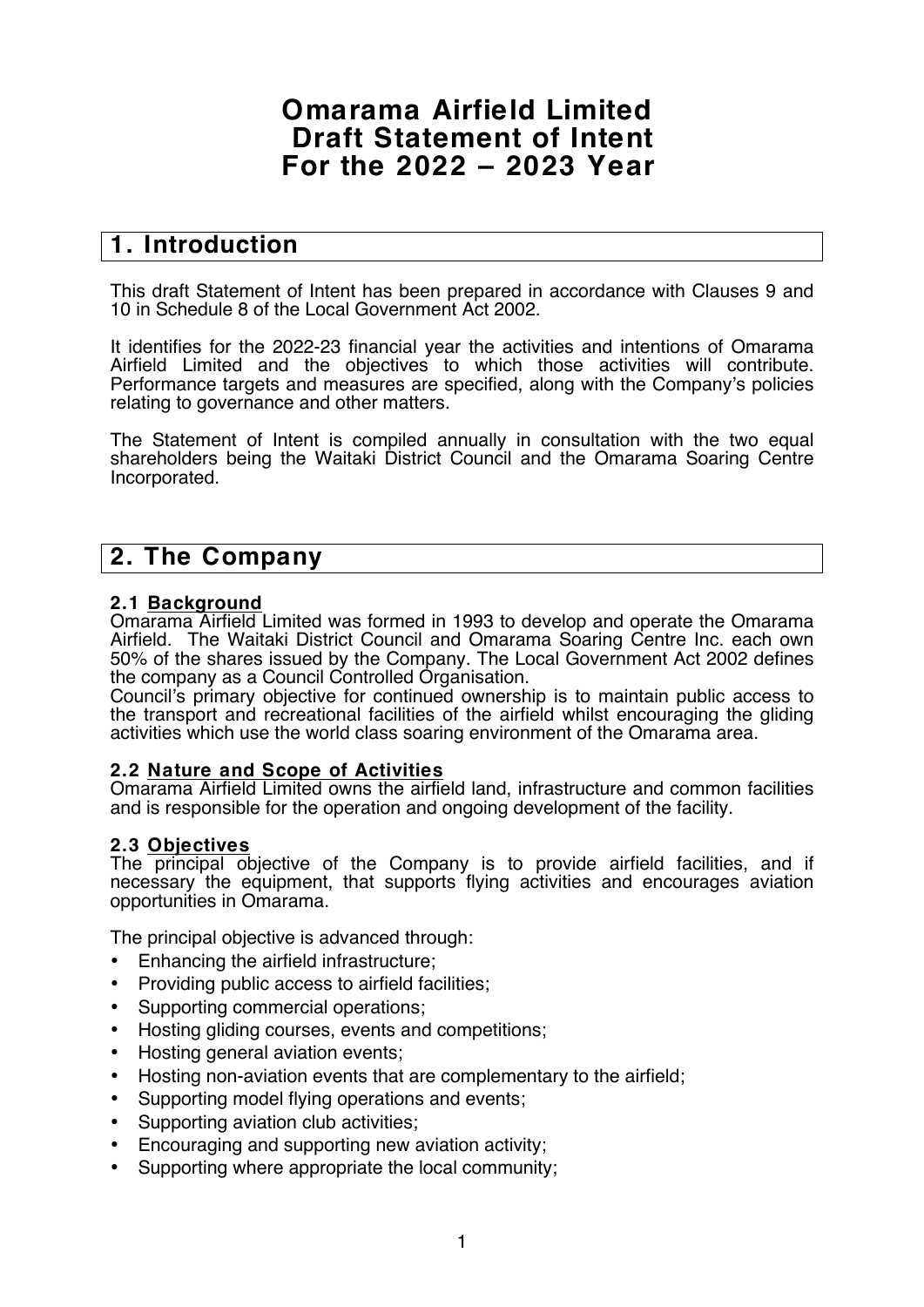- Managing the airfield in compliance with New Zealand aviation law;
- Investigating and pursuing non-aviation revenue enhancing opportunities.
- Marketing the aviation and recreational opportunities provided by the airfield.
- The ownership of the equipment essential to secure the operation of the airfield.

## **2.4 Shareholder Expectations**

The shareholders expect that in conducting the affairs of the Company the directors shall ensure:

- Business activities are conducted in an efficient and effective manner.
- Assets and liabilities are prudently managed.
- The overall performance supports shareholder reasons for continued ownership.
- The decisions made enhance the achievement of the Company's long term objectives.
- The Company acts as a good employer and as an environmentally conscious and responsible citizen.
- That a transparent and collaborative relationship is maintained with the shareholders.
- The facility is managed and operated in compliance with the regulations that govern aviation and airfields.

# **3. Reporting and Performance Measures**

## **3.1 Reporting Frequency and Content**

A Director of the Company shall attend the meeting of Council and the Omarama Soaring Centre Inc. at which the Annual Report is presented and may attend when the Half Yearly report is presented.

Based on an annual balance date of 30<sup>th</sup> June the company will, in accordance with the provisions of Clauses 8 and 9 of Schedule 8 and Section 64 of the Local Government Act 2002, provide to the shareholders the following reports:

## **(a) A Draft Statement of Intent**

By 1 March each year, the Directors shall deliver to the shareholders a Draft Statement of Intent for the following year.

## **(b) A Completed Statement of Intent**

By 30<sup>th</sup> June of each year, the Directors will deliver to the shareholders a Statement of Intent for the following year.

## **(c) A Half Yearly Report**

Within two months after the end of the first half of each financial year, the Directors shall deliver to the shareholders an un-audited report containing the information required by the Financial Reporting Act 1993. The report shall include a commentary on the first six months results and the outlook for the second six months with reference to any significant factors that are likely to have an effect on the Company's performance.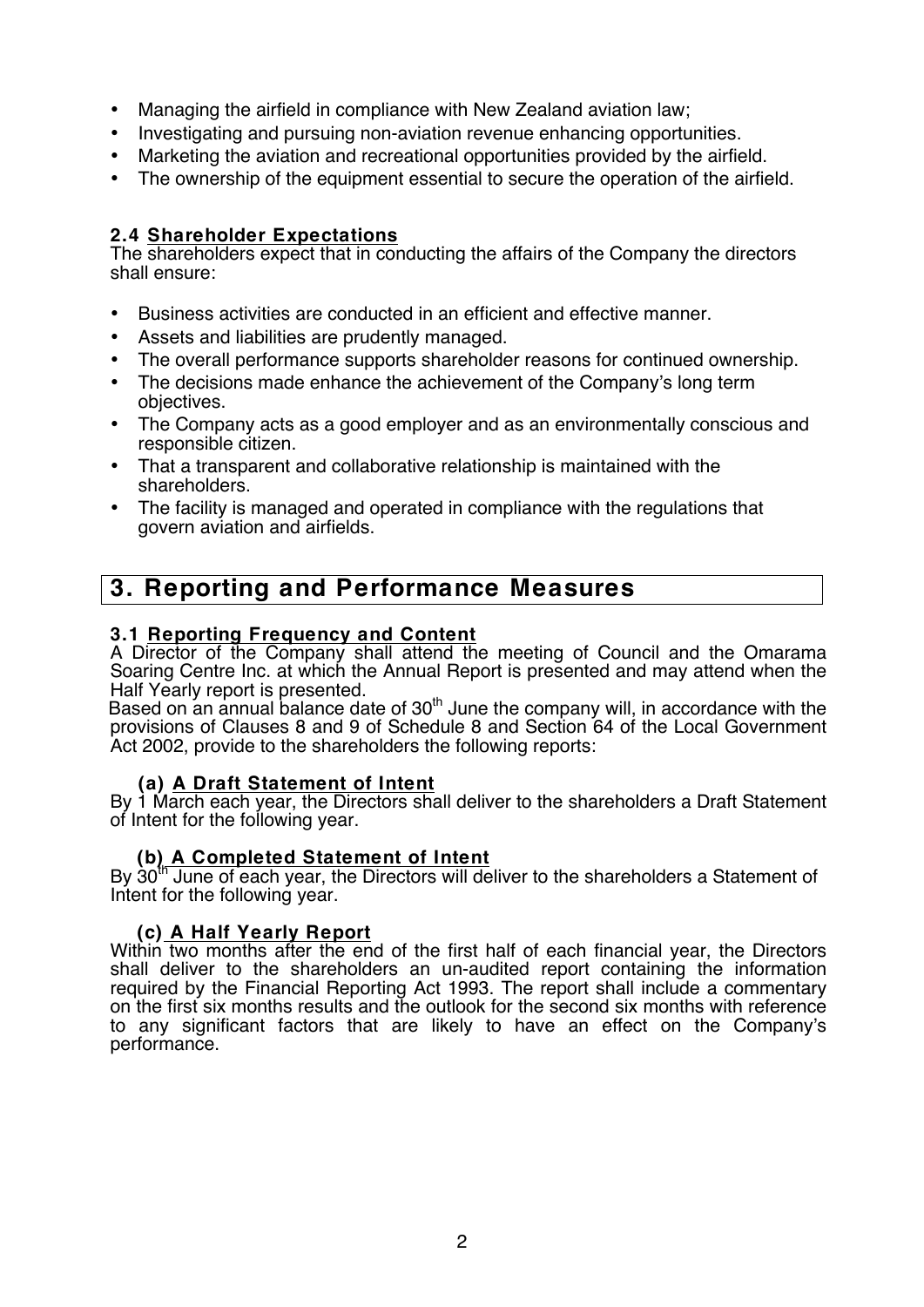## **(d) The Annual Report**

Within three months of the end of the financial year, the Directors shall deliver to the shareholders the Annual Report that will include:

- A report on the operations of the Company to enable an informed assessment of the Company's performance, including variations from the business plan and achievements against performance targets.
- Audited financial statements as required under the Financial Reporting Act 1993.
- A report on performance against the Corporate Governance Statement.

## **3.2 Performance Targets and Measures**

Over the next three years the Company's performance targets are to :

- Maintain, operate and provide planned services within budgeted income.
- Achieve a break even or better financial result after prudent provision for asset replacement, depreciation and future trading requirements.
- Update the Company's business plan on an annual basis.
- Enhance the economic benefits to the Omarama and Ahuriri community arising from the operation and development of the airfield as measured by increased patronage of facilities and participation in events.
- Establish through the subdivision and sale of residential land on Nimbus Drive a cash reserve to be used, if required, to secure the airfields amenity and operation.

## **3.3 Ratio of Consolidated Shareholders' Funds to Total Assets**

**'**Shareholders Funds**'** are defined as the paid-up capital plus any retained tax paid profits earned less any dividends distributed to shareholders. They include accumulated surpluses, revaluation reserves, trust funds and any other reserves or funds which have been accumulated in accounts known as either "Revenue Reserves" or "Capital Reserves".

**'**Total Assets' are defined as the sum of all current and non-current assets plus the investments of the Company.

The projected target for the ratio of shareholders' funds to total assets is at least 90%.

## **3.4 Directors Estimate of the Company Value**

The Company's commercial value is estimated in all material respects to be equivalent to the paid up share capital. The directors will advise the shareholders on an annual basis if they believe the value to differ materially from this.

## **4. Governance, Policy and Procedures**

## **4.1 Corporate Governance Statement**

#### (a) Role of the Board of Directors

The Directors' role is defined in Section 58 of the Local Government Act 2002. This section states 'the role of a director of a council-controlled organisation is to assist the organisation to meet its objectives and any other requirements in its statement of intent' without limitation on 'the other duties that a director of a council-controlled organisation has.' The Board consults with the Company's shareholders in preparing and reviewing the Statement of Intent.

The Board meets on a regular basis and is responsible for the proper direction and control of the Company's activities as required by the Local Government Act 2002 and the Companies Act 1993